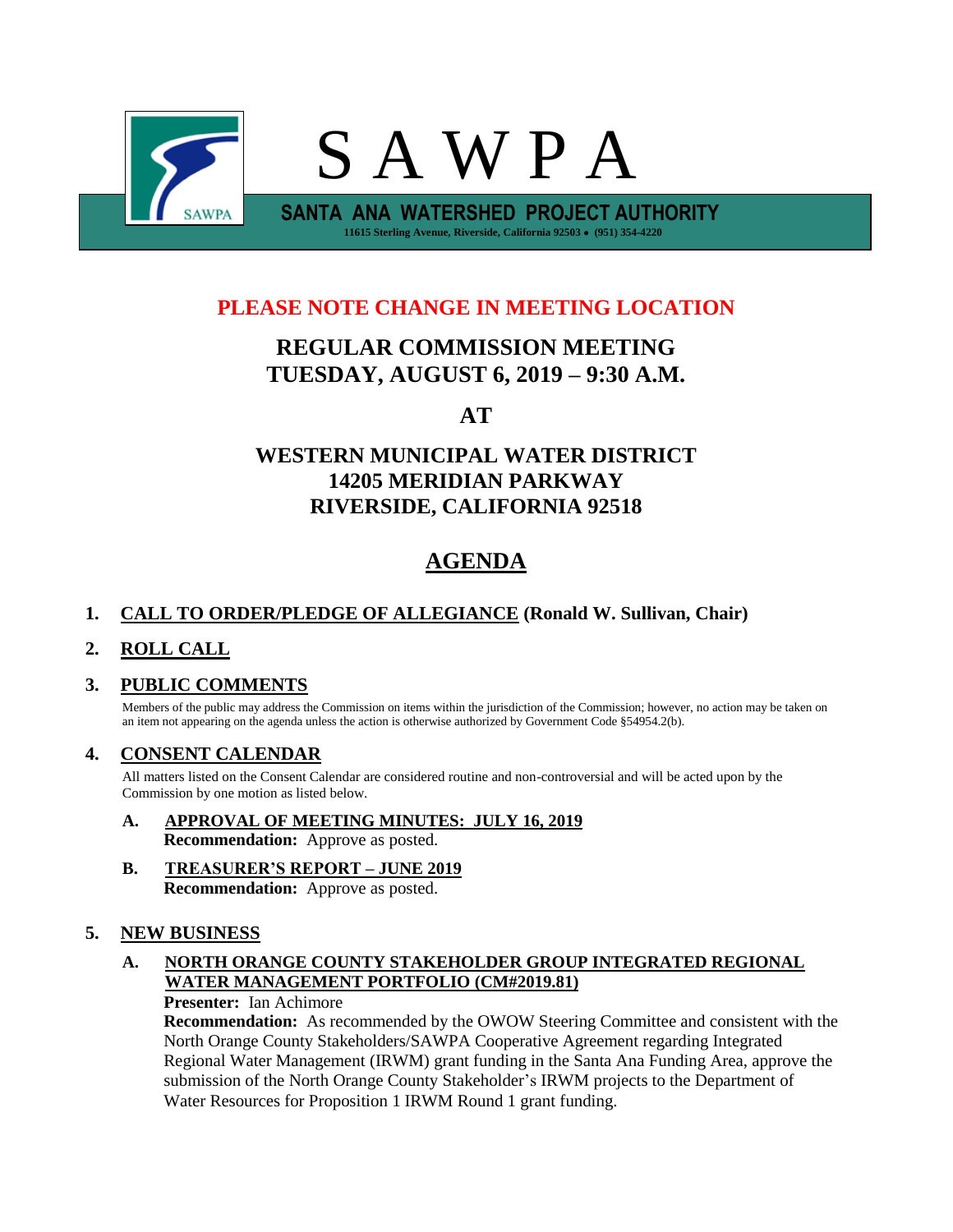#### **B. SAWPA PARTICIPATION AND ENGAGEMENT IN OUTSIDE ORGANIZATIONS (CM#2019.82)**

**Presenter:** Larry McKenney **Recommendation:** Receive and file.

### **C. REGULATORY SUPPORT | BASIN MONITORING PROGRAM TASK FORCE | MIDDLE SANTA ANA RIVER PATHOGEN TMDL TASK FORCE (CM#2019.83)**

**Presenter:** Mark Norton

**Recommendation:** Authorize the General Manager to execute the following:

- 1. Agreement for Services with Somach Simmons & Dunn and SAWPA;
- 2. Task Order SOMA374-01 with Somach Simmons & Dunn in the amount not to exceed \$112,380 for the next two fiscal years, estimated at \$31,350 for FY19-20 and \$81,030 for FY 20-21, to provide strategic and regulatory support for the Basin Monitoring Program Task Force; and,
- 3. Task Order SOMA384-01 with Somach Simmons & Dunn in the amount not to exceed \$119,790 for the next two fiscal years, estimated at \$42,645 for FY 19-20 and \$ 77,145 for FY 20-21, to provide strategic and regulatory support for the Middle Santa Ana River Pathogen TMDL Task Force.

#### **D. SANTA ANA RIVER WATERSHED WEATHER MODIFICATION FOR WATER SUPPLY FEASIBILITY STUDY REQUEST FOR PROPOSALS (RFP) (CM#2019.84) Presenter:** Mark Norton

**Recommendation:** Support the issuance of a Request for Proposals (RFP) to conduct a feasibility analyses for a weather modification for water supply program in the Santa Ana River Watershed.

## **6. INFORMATIONAL REPORTS**

**Recommendation:** Receive for information.

- **A. OWOW QUARTERLY STATUS REPORT: APRIL 1, 2019 – JUNE 30, 2019 Presenter:** Mark Norton
- **B. ROUNDTABLES QUARTERLY STATUS REPORT: APRIL 1, 2019 – JUNE 30, 2019 Presenter:** Mark Norton
- **C. CHAIR'S COMMENTS/REPORT**
- **D. COMMISSIONERS' COMMENTS**

## **E. COMMISSIONERS' REQUEST FOR FUTURE AGENDA ITEMS**

## **7. CLOSED SESSION**

There were no Closed Session items anticipated at the time of the posting of this agenda.

## **8. ADJOURNMENT**

Americans with Disabilities Act: If you require any special disability related accommodations to participate in this meeting, call (951) 354-4230 or email kberry@sawpa.org. 48-hour notification prior to the meeting will enable staff to make reasonable arrangements to ensure accessibility for this meeting. Requests should specify the nature of the disability and the type of accommodation requested. Materials related to an item on this agenda submitted to the Commission after distribution of the agenda packet are available for public